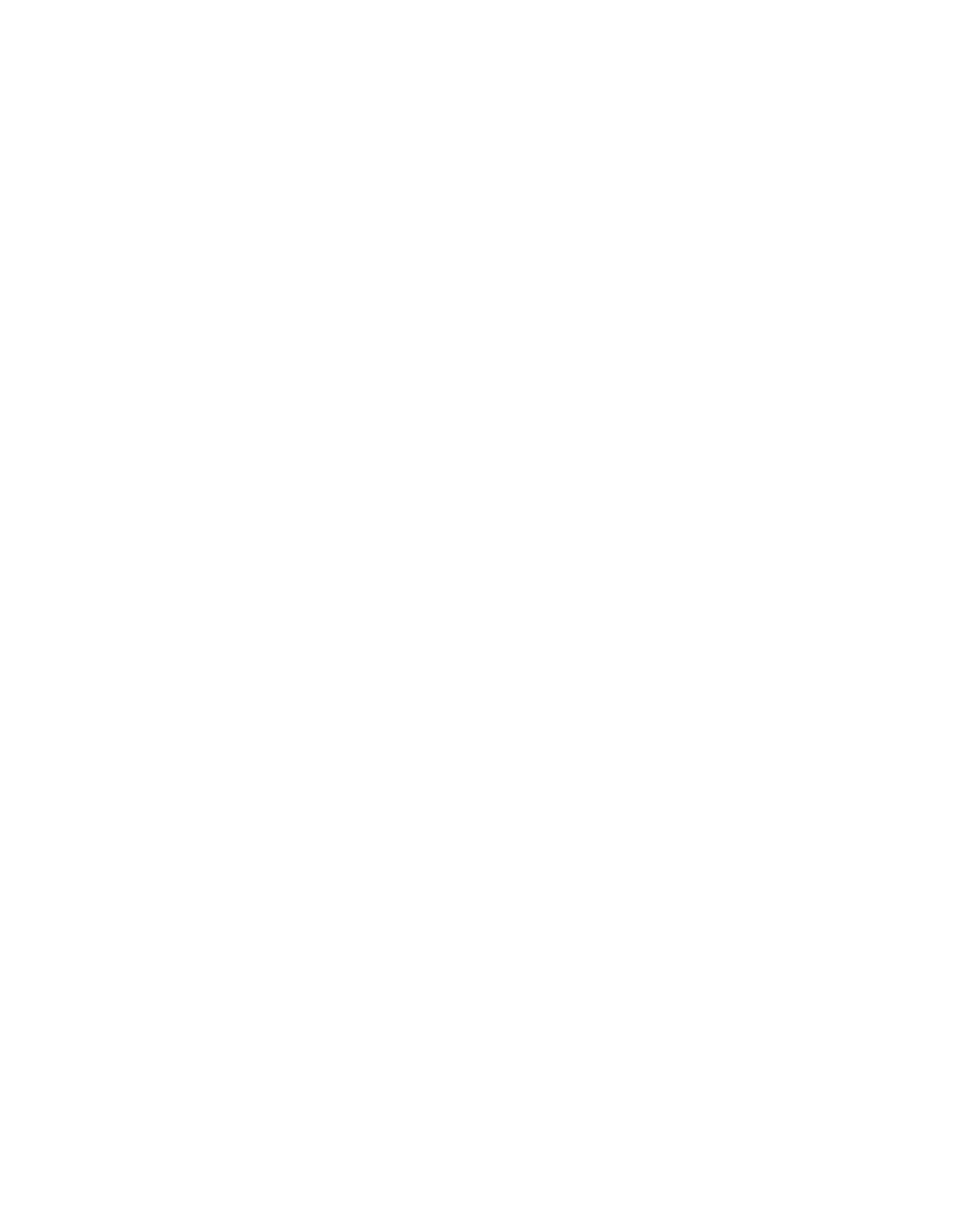# **DEMOGRAPHICS**

A concise analysis of population data is of paramount importance to any comprehensive plan since most of the Plan's elements, such as the Future Land Use Plan and Community Facilities, are predicated on population assumptions.

## **A. Historic Population**

The table below illustrates the county's population growth since 1900. From 1900 to 2010, the county's total population has more than doubled. With the end of World War II and the beginning of economic resurgence, the number of new families and births rose tremendously. This was the beginning of a period popularly referred to as the Baby Boom. During the 1970's it became apparent that the children of the Baby Boom intended to postpone marriage, childbearing or both in order to pursue educational and career goals. Demographically, the 1970's are referred to as the Baby Bust and generated its own set of consequences such as anticipated labor shortages and concern for the growing percentage of elderly within the total population.

| Historic Total Population, Berks County: 1900-2015 |            |                 |          |  |
|----------------------------------------------------|------------|-----------------|----------|--|
| Year                                               | Population | <b>Increase</b> | % Change |  |
| 1900                                               | 159,615    |                 |          |  |
| 1910                                               | 183,222    | 23,607          | 9.6      |  |
| 1920                                               | 200,854    | 17,632          | 9.6      |  |
| 1930                                               | 231,717    | 30,863          | 15.4     |  |
| 1940                                               | 241,884    | 10,167          | 4.4      |  |
| 1950                                               | 255,740    | 13,856          | 5.7      |  |
| 1960                                               | 275,414    | 19,674          | 7.7      |  |
| 1970                                               | 296,382    | 20,964          | 7.6      |  |
| 1980                                               | 312,509    | 16,131          | 5.4      |  |
| 1990                                               | 336,523    | 21,012          | 6.2      |  |
| 2000                                               | 373,638    | 37,115          | 9.9      |  |
| 2010                                               | 411,442    | 37,504          | 10.0     |  |
| 2015 Estimate                                      | 415,271(A) | 3,829           | 0.9      |  |

Note: (A) 2015 Estimate, Compiled by U.S. Bureau of the Census, American Community Survey (ACS); includes residual population not specifically counted in the estimate

Source: U.S. Bureau of the Census, Decennial Census counts and 2015 1-year ACS

#### **B. Regional Comparison**

In order to understand the growth patterns of the county, it is necessary to compare growth rates and trends with counties surrounding Berks and the State of Pennsylvania as a whole. The table below shows the overall population changes that have occurred within the region since 1980. As shown, the counties adjacent to and surrounding Berks County grew from 2,176,427 persons in 1980 to an estimated 2,929,440 in 2015, an increase of 34.6 percent.

| <b>Total Population of Surrounding Counties: 1980-2015</b> |         |         |         |         |               |                                  |
|------------------------------------------------------------|---------|---------|---------|---------|---------------|----------------------------------|
| County                                                     | 1980    | 1990    | 2000    | 2010    | 2015 Estimate | Percent Change,<br>$1980 - 2010$ |
| <b>Berks</b>                                               | 312,509 | 336,523 | 373,638 | 411,442 | 415,271       | 32.9                             |
| Chester                                                    | 316,660 | 376,396 | 433,501 | 498,886 | 515,939       | 62.9                             |
| Lancaster                                                  | 362,346 | 422,822 | 570,658 | 519,445 | 536,624       | 48.1                             |
| Lebanon                                                    | 108,582 | 113,744 | 120,327 | 133,568 | 137,067       | 26.2                             |
| Lehigh                                                     | 272,349 | 291,130 | 312,090 | 349,497 | 360,685       | 32.4                             |
| Montgomery                                                 | 643,621 | 678,111 | 750,097 | 799,874 | 819,264       | 27.3                             |
| Schuylkill                                                 | 160,360 | 152,585 | 150,336 | 148,289 | 144,590       | $-9.8$                           |

Source: U.S. Bureau of the Census, Decennial Census counts and 2015 1-year ACS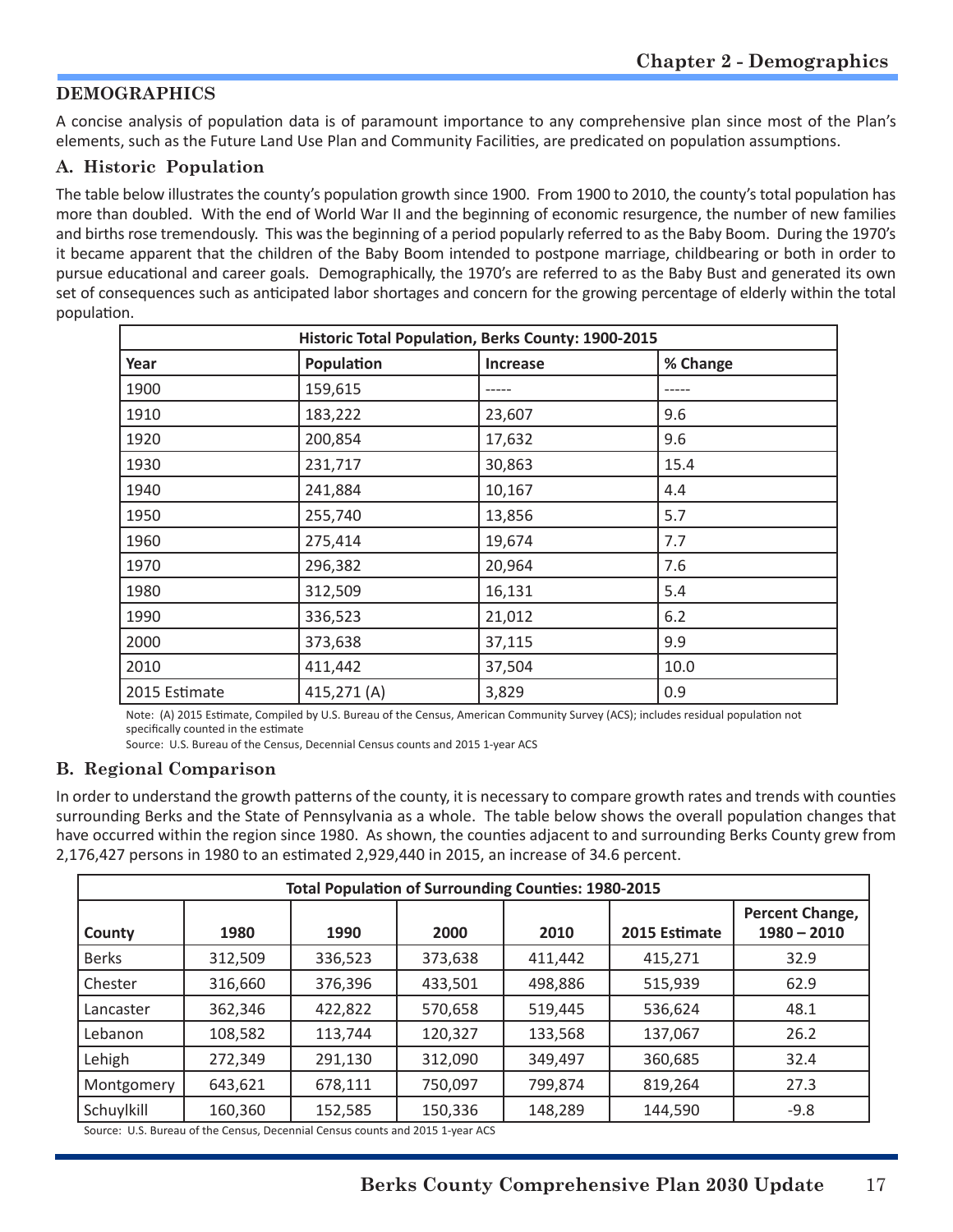# **Chapter 2 - Demographics**

The table above shows counties in our region and their respective growth rates. As shown, all of the counties along the southern and eastern boundaries of Berks are areas of high population growth. The table illustrates, initially, that the outward growth from the Philadelphia and Baltimore areas has played a role in the growth trends of Berks County. However, in reviewing the estimated growth of only the last five years (2010-2015), the large growth trends in Berks have shown a decline, to the point where Berks has seen only 0.9 percent growth in a span of time when, historically, between 3 and 5 percent were common. These issues have been reviewed and, while the annual trends seem to be consistent since approximately 2006, no definitive conclusions can be drawn as to what sparked this decline in growth. Counties surrounding Berks (except Schuylkill) appear to still be growing at moderate rates.

# **C. Components of Population Change - Natural Increase and Migration**

Population growth is chiefly dependent upon two primary factors: natural increase and net migration. Natural increase refers to the net difference between the number of births and the number of deaths. Berks County has historically had positive net natural increase. The figures for 2000 – 2015 are shown below.

Migration is the other major component of population change. Net migration refers to the total of all persons moving into and out of a specific community. A growing community will demonstrate a positive number of net migrations while a declining community will show a gradual slowdown or actual loss of persons. Net migration is computed by figuring the difference between census-year enumerated populations and subtracting the corresponding natural increase for that same time period. The result reflects the number of persons moving into the county. It should be noted that census-year populations are enumerated on April 1 of that year while ten-year natural increase includes all births/deaths from January 1 to December 31 of the corresponding year. The table below shows the net migration from 2000 to 2015. For the first time, Census estimates from 2010 – 2015 show a net negative migration, meaning more people are leaving Berks County than coming in. The causes of this phenomenon are not fully known. Potential influencing factors include the effects of the 2008 recession and associated employment decline. These are a concern to county officials as population loss causes negative effects on community stability, work force maintenance and tax income.

| Natural Increase and Net Migration, Berks County: 2000-2015 |            |                                   |                                |                          |  |
|-------------------------------------------------------------|------------|-----------------------------------|--------------------------------|--------------------------|--|
| Year                                                        | Population | <b>Natural</b><br><b>Increase</b> | <b>Net</b><br><b>Migration</b> | <b>Migration</b><br>Rate |  |
| 2000                                                        | 373,638    | 6.413                             | 9.419                          | 59.5%                    |  |
| 2010                                                        | 411,442    | 13,842                            | 19,645                         | 58.7%                    |  |
| 2015                                                        | 415,271    | 6,156                             | $-1,904$                       | $-44.8%$                 |  |

Source: U.S. Bureau of the Census, and PA State Health Data Center

# **D. Age**

Berks is an increasingly older county. From 2000 to 2015, the median age has increased from 37.4 years to 39.8 years. This is further borne out in reviewing individual age groupings. The under-18 age group represented 24.6 percent of the total population in 2000 and has dwindled to 22.7 percent in 2015, while the 65-and-over group has gone from 15.0 percent in 2000 to 16.2 percent in 2015. The 18-64 year age group – the work force – represented 60.4 percent in 2000, up to 61.7 percent in 2010, but has shown a decrease to 61.1 percent in 2015.

# **E. Race and Origin**

Reflecting the growing diversity of our nation, approximately 88 percent of the Berks County population classified themselves as White on the 2015 Census estimates, as displayed in the following table. Although this is an increase from the 83.2 percent shown in 2010, caution must be used as this is an estimate subject to sampling error, as opposed to the 2000 and 2010 Decennial counts. All of the non-caucasion race groups counted in the Census showed increases in their proportion of the population, and those increases continued over the time period. Proportionally, African Americans comprised 6.8 percent of the population, Asians made up 1.6 percent, American Indian & Alaska Natives were 0.8 percent, and Native Hawaiian & Other Pacific Islanders were approximately 0.2 percent of the county. It should be noted that, with the 2015 ACS, the "Other Race" category was not reported; those individuals were incorporated into the other categories. Starting with the 2000 Census, persons could list more than one race category for themselves. Roughly 2.3 percent of county residents listed themselves as having more than one racial component in their heritage.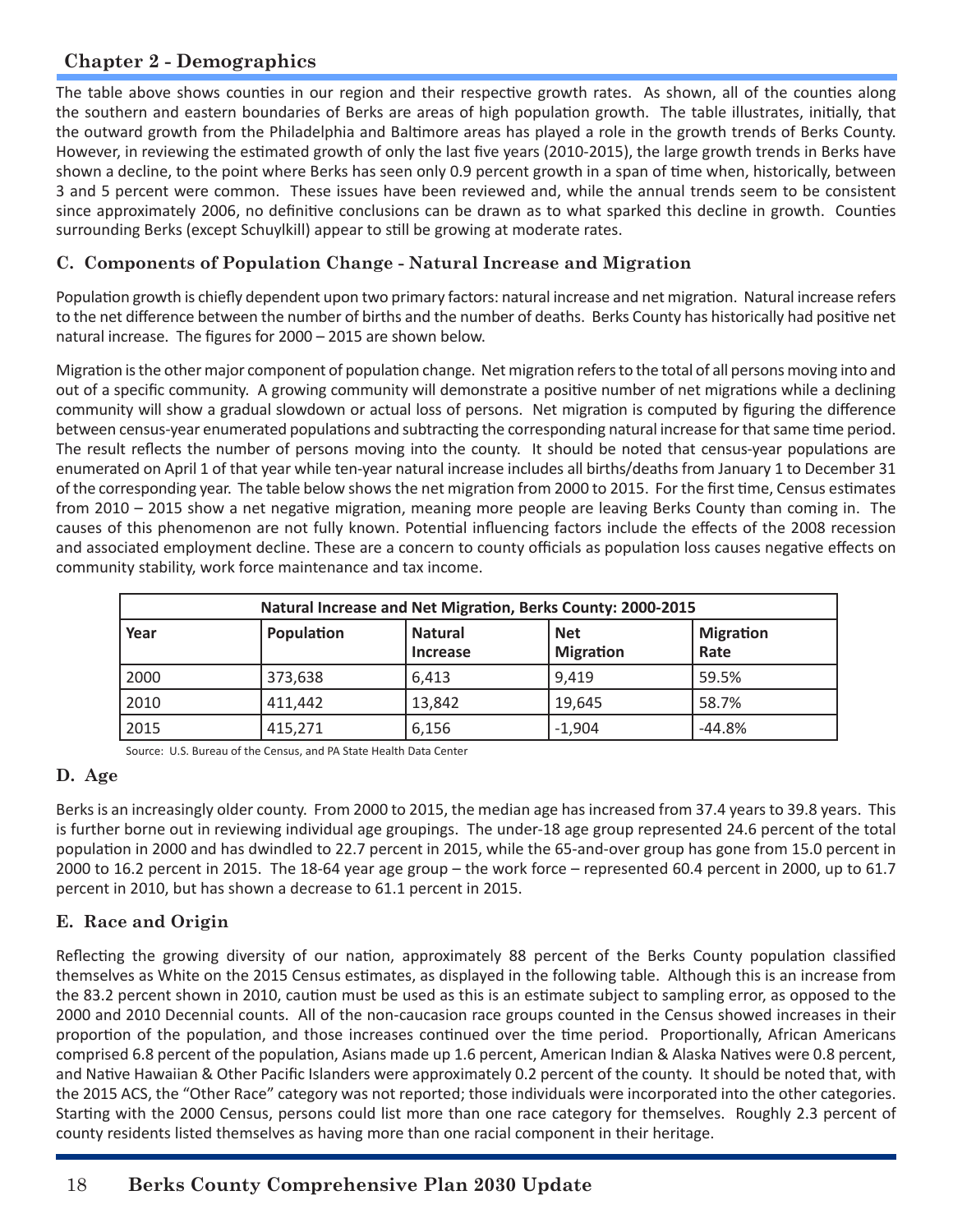| Race, Berks County: 2000-2015 |                    |                                   |                                                   |                    |                                                                        |                   |                           |
|-------------------------------|--------------------|-----------------------------------|---------------------------------------------------|--------------------|------------------------------------------------------------------------|-------------------|---------------------------|
|                               | White              | <b>African</b><br><b>American</b> | American<br>Indian $/$<br>Alaska<br><b>Native</b> | Asian              | <b>Native</b><br>Hawaiian /<br><b>Other Pacific</b><br><b>Islander</b> | <b>Other Race</b> | 2 or More<br><b>Races</b> |
| 2000                          | 329,460<br>(88.2%) | 13,778<br>(3.7%)                  | 611<br>(0.2%                                      | 3,785<br>$(1.0\%)$ | 77<br>$(0.0\%)$                                                        | 20,317<br>(5.4%)  | 5,610<br>(1.5%)           |
| 2010                          | 342,148<br>(83.2%) | 20,143<br>(4.9%                   | 1,285<br>(0.3%)                                   | 5,385<br>(1.3%)    | 128<br>$(0.0\%)$                                                       | 32,101<br>(7.8%)  | 10,252<br>(2.5%)          |
| 2015(A)                       | 366,345<br>(88.2%) | 28,438<br>(6.8%)                  | 3,215<br>(0.8%                                    | 6,512<br>(1.6%)    | 693<br>(0.2%                                                           | n/a               | 9,432<br>(2.3%)           |

(A) Notes: The "Other Race" category was not reported in 2015 ACS products; those persons are included in the other reported categories.

(B) Percentages may not add to 100% due to rounding.

(C) Numbers for 2015 may not add to total population due to margins-of-error Source: U.S. Bureau of the Census, 2000 and 2010 Decennial Census' and 2015 1-year ACS

The growth of the Latino community in Berks has become evident in the last three decades. For the first time Latinos now comprise the largest ethnic group in Berks County, exceeding German, the next highest ethnic group, and their proportion countywide has almost doubled every decennial Census since 1980. Their individual cultures, spending habits and family characteristics will have a greater impact throughout Berks. The table below shows the growth of the Latino community since 2000.

| Hispanic / Latino Origin, Berks County: 2000-2015 |                                                                  |                |  |  |
|---------------------------------------------------|------------------------------------------------------------------|----------------|--|--|
| Year                                              | Number / Percent<br><b>Total Population</b><br>Hispanic / Latino |                |  |  |
| 2000                                              | 373,638                                                          | 36,357 (9.7%)  |  |  |
| 2010                                              | 411.442                                                          | 67,355 (16.4%) |  |  |
| 2015 Est.                                         | 415,271                                                          | 80,581 (19.4%) |  |  |

Source: U.S. Bureau of the Census, 2000 and 2010 Decennial Census' and 2015 1-year ACS

Another emerging community in Berks is the Lesbian, Gay, Bisexual, and Transgender (LGBT). Currently, the U.S. Bureau of Census and ACS do not track this demographic. The 2020 Decennial Census proposes to include questions regarding this demographic.

#### **F. Educational Attainment**

Berks County has, overall, become increasingly educated during the new millennium. As the total population has increased, so too has the proportion of persons with advanced educational levels. The following table shows that, while the proportion of those aged 25 and over that have not completed high school has decreased, all of the other educational attainment categories have increased. Higher educational levels often translate into a more prepared work force, higher salaries, and overall better economic conditions as people earn more. Higher salaries translate into more local spending in the community and higher income tax revenues for governments.

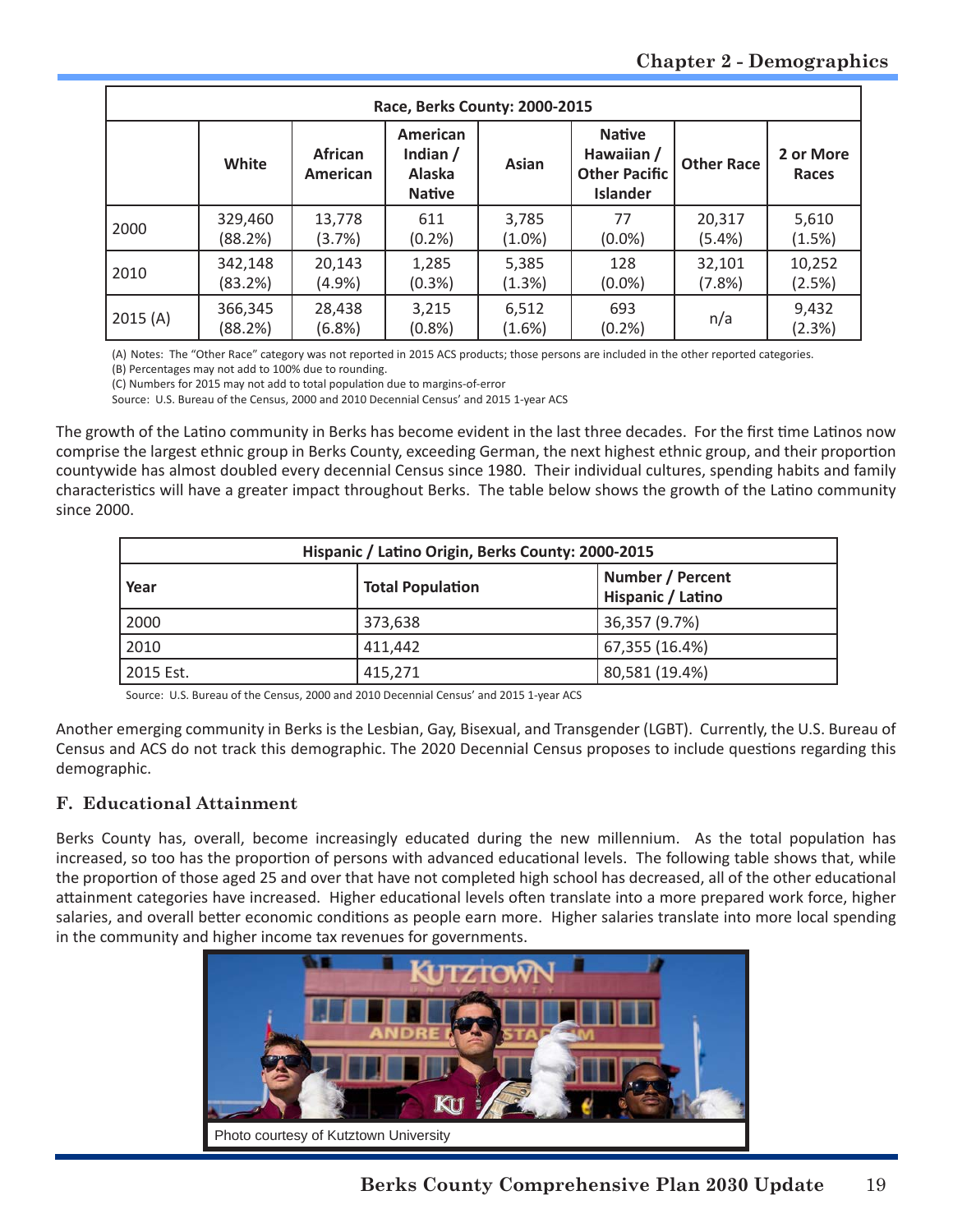## **Chapter 2 - Demographics**

| <b>Educational Attainment, Berks County: 2000-2015</b> |         |           |           |  |  |  |
|--------------------------------------------------------|---------|-----------|-----------|--|--|--|
| Year                                                   | 2000    | 2010 Est. | 2015 Est. |  |  |  |
| Population 25+                                         | 248,864 | 272,584   | 280,020   |  |  |  |
|                                                        |         |           |           |  |  |  |
| <9 <sup>th</sup> Grade                                 | 7.7%    | 5.9%      | 4.8%      |  |  |  |
| 9-12 <sup>th</sup> Grade, No Diploma                   | 14.3%   | 9.5%      | 8.3%      |  |  |  |
| High School Diploma / GED                              | 39.4%   | 38.9%     | 37.7%     |  |  |  |
| Some College, No Degree                                | 14.5%   | 15.6%     | 16.3%     |  |  |  |
| <b>Associates Degree</b>                               | 5.7%    | 7.4%      | 8.6%      |  |  |  |
| <b>Bachelor's Degree</b>                               | 12.0%   | 15.1%     | 15.9%     |  |  |  |
| Graduate Degree                                        | 6.5%    | 7.7%      | 8.5%      |  |  |  |
|                                                        |         |           |           |  |  |  |
| High School Graduate or Higher                         | 78.0%   | 84.6%     | 86.9%     |  |  |  |
| Bachelor's Degree or Higher                            | 18.5%   | 22.8%     | 24.4%     |  |  |  |

Source: U.S. Bureau of the Census, 2000 Decennial Census, 2010 and 2015 1-year ACS

#### **G. Households and Families**

The decline in the average household size has been occurring since before the 1970's throughout the nation, including Berks County. As seen in the following table, however, that trend has been reversing since 2000. Between 2000 and 2015, the average number of persons per household in the United States has moved from 2.59 persons to 2.65 persons, or an increase of 2.3 percent. Much of the increase in occupied housing in the later decades of the 1990's was a reflection of decreased household size. A decline in household size tends to increase the number of households. The long-term changes in household size result not only from economic influence, but also from fundamental changes in the marriage relationships, living arrangements and family dynamics. While major contributors to shrinking household size includes the increase in the number of single persons choosing to live alone, especially young adults, and also the elderly population, increases in household size are brought about by multigenerational households and increases in non-married persons sharing living arrangements.

| Household Size (Average Persons Per Household), Berks County & United States: 2000-2015 |                     |                      |  |  |  |
|-----------------------------------------------------------------------------------------|---------------------|----------------------|--|--|--|
| Year                                                                                    | <b>Berks County</b> | <b>United States</b> |  |  |  |
| 2000                                                                                    | 2.55                | 2.59                 |  |  |  |
| 2010                                                                                    | 2.59                | 2.58                 |  |  |  |
| 2015 Est.                                                                               | 2.64                | 2.65                 |  |  |  |

Source: U.S. Bureau of the Census, 2000 and 2010 Decennial Census' and 2015 1-year ACS

Accordingly, changes in the type of household is another important component. The Census defines three basic types of households: a Married-Couple Family Household; an Other Family Household (family headed by either a male or female without a spouse); and a Non-Family Household, which is an individual living alone or multiple non-relatives sharing a household. The table below shows the changes among these types of households since 2000. Declines in the proportion of Married-Couple families is evident along with the related growth in other family and non-family households.

| Household Growth by Type, Number and Percent, Berks County: 2000-2015 |                            |                                                   |                                          |                                        |  |  |
|-----------------------------------------------------------------------|----------------------------|---------------------------------------------------|------------------------------------------|----------------------------------------|--|--|
| Year                                                                  | Total<br><b>Households</b> | <b>Married-Couple</b><br><b>Family Households</b> | <b>Other Family</b><br><b>Households</b> | <b>Non-Family</b><br><b>Households</b> |  |  |
| 2000                                                                  | 141,570                    | 78,517 (55.6%)                                    | 19,946 (14.1%)                           | 43,107 (30.4%)                         |  |  |
| 2010                                                                  | 154.536                    | 80,417 (52.1%)                                    | 26,115 (16.9%)                           | 47,824 (31.0%)                         |  |  |
| 2015 Est.                                                             | 151,792                    | 75,327 (49.6%)                                    | 27,822 (18.3%)                           | 48,643 (32.0%)                         |  |  |
|                                                                       |                            |                                                   |                                          |                                        |  |  |

Source: U.S. Bureau of the Census, 2000 and 2010 Decennial Census' and 2015 1-year ACS

# 20 **Berks County Comprehensive Plan 2030 Update**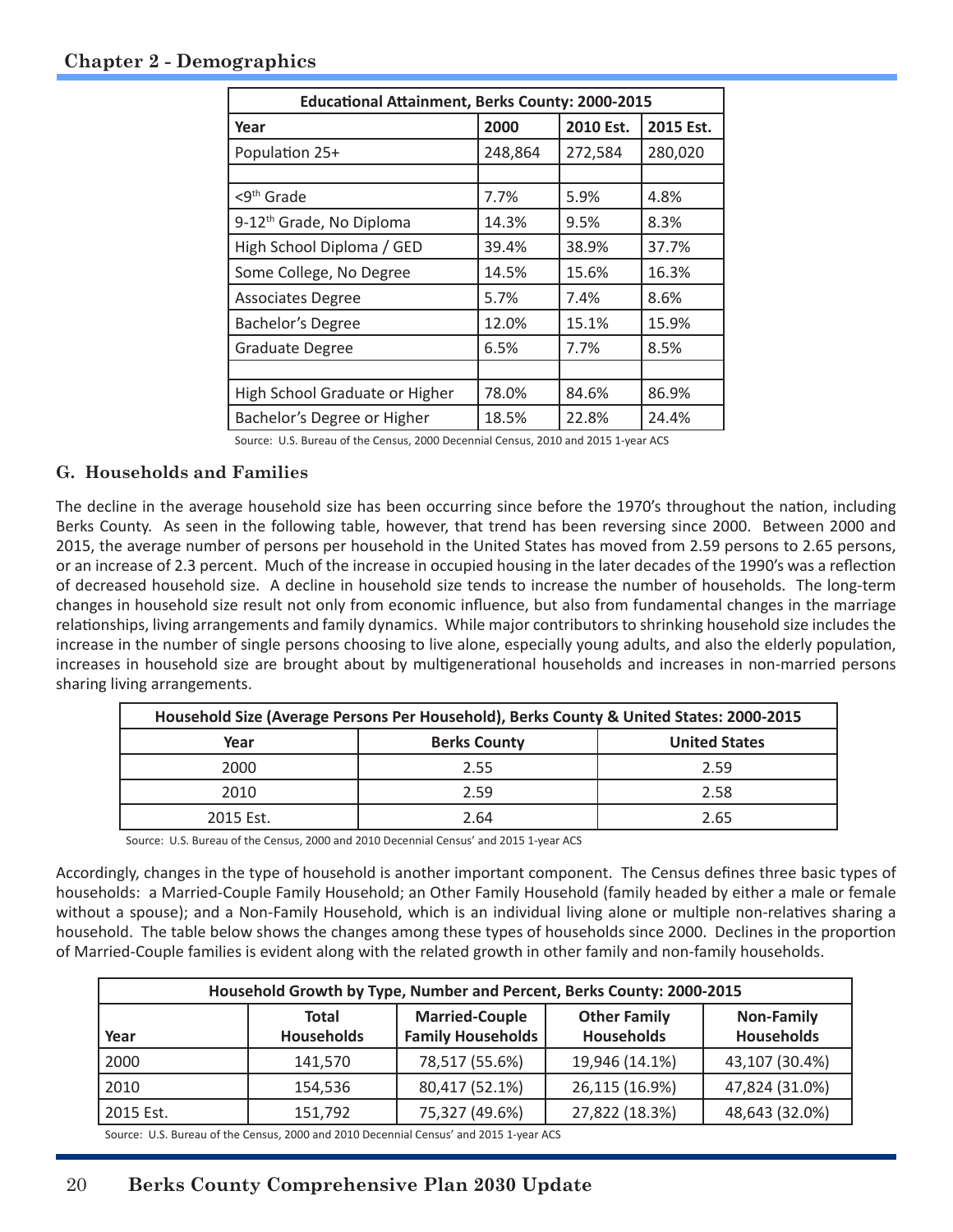#### **H. Income and Poverty**

Two measures of an area's prosperity are the income of its residents and, conversely, the proportion of those in poverty. The following table shows that, while Median Household and Median Family incomes have all grown since 2000, the 'purchasing power' of those incomes has actually shrunk, based on inflation. Using the Consumer Price Index to adjust for inflation, converting the annual income information to 2015-equivalent dollars shows that income does not have the same value in 2015 as it did in 2000.

| Median Household and Family Incomes (Dollars), Berks County: 2000-2015 |                                   |                                            |                                       |                                                       |  |
|------------------------------------------------------------------------|-----------------------------------|--------------------------------------------|---------------------------------------|-------------------------------------------------------|--|
| Year                                                                   | Median Household<br><b>Income</b> | Med. HH Income<br><b>Adjusted for 2015</b> | <b>Median Family</b><br><b>Income</b> | <b>Med. Family Income</b><br><b>Adjusted for 2015</b> |  |
| 2000                                                                   | 44.714                            | 61.759                                     | 52,997                                | 73.199                                                |  |
| 2010 Est.                                                              | 51,759                            | 56,172                                     | 62.493                                | 67,822                                                |  |
| 2015 Est.                                                              | 56,122                            | 56,122                                     | 68,232                                | 68,232                                                |  |

Note: The CPI inflation calculator uses the [Consumer Price Index](https://www.bls.gov/cpi/) for All Urban Consumers (CPI-U) U.S. city average series for all items, not seasonally adjusted. [This data](https://data.bls.gov/timeseries/CUUR0000SA0) represents changes in the prices of all goods and services purchased for consumption by urban households. Source: U.S. Bureau of the Census, 2000 Decennial Summary File 3, 2010 1-year ACS, and 2015 1-year ACS; and U.S. Bureau of Labor Statistics *CPI Inflation Calculator* ([https://www.bls.gov/data/inflation\\_calculator.htm](https://www.bls.gov/data/inflation_calculator.htm))

Poverty levels in Berks County have followed national trends brought about by the recession that began in 2008. Those rates rose significantly in 2010 and have been slowly receding as the regional economy improves, as shown in the following table.

| Percent of Persons and Families in Poverty, Berks County: 2000-2015 |                                    |                                     |  |  |  |
|---------------------------------------------------------------------|------------------------------------|-------------------------------------|--|--|--|
| Year                                                                | <b>Persons Below Poverty Level</b> | <b>Families Below Poverty Level</b> |  |  |  |
| 2000                                                                | 9.4                                | 6.3                                 |  |  |  |
| 2010 Est.                                                           | 14.1                               | 10.9                                |  |  |  |
| 2015 Est.                                                           | 12 R                               | 9.0                                 |  |  |  |

Source: U.S. Bureau of the Census, 2000 Decennial Summary File 3, 2010 1-year ACS, and 2015 1-year ACS

# **I. Population Projections**

County population projections were adopted by the Berks County Planning Commission in February, 2016. Projecting the population is necessary to ensure that the Future Land Use Plan includes enough land for housing and business growth, while the Transportation and Community Facilities plans also include appropriate recommendations for facilities to accommodate that growth as well.

There are numerous ways to create population projections. None is necessarily 'right' or 'wrong', and each method has its own benefits and pitfalls. Some are better for large-area forecasts, others are better for smaller areas, and still others are better depending on available data. These projections were developed using the FORECAST function contained in Microsoft Excel. This function employs a least-squares trending/regression curve, and works well when consistently spaced 'anchor points' are available. In our case, given the recent slowdown in population growth, we used more recent anchor points within the FORECAST function. By having a 1:2:2 weighting on more recent years (2005, 2010, 2010, 2015, 2015), projections are more realistic. The steps used include:

- 1. Using a straight line interpolation, create 2015 estimate based on 2010-2014 annual estimates;
- 2. Employ FORECAST function to create a 2020 projection, then
- 3. Employ the same methodology for five-year intervals out to 2040.

Shown in the following table are the results of this method. These projections reflect a subdued 10.9% growth over the projection term, closely reflecting current trends.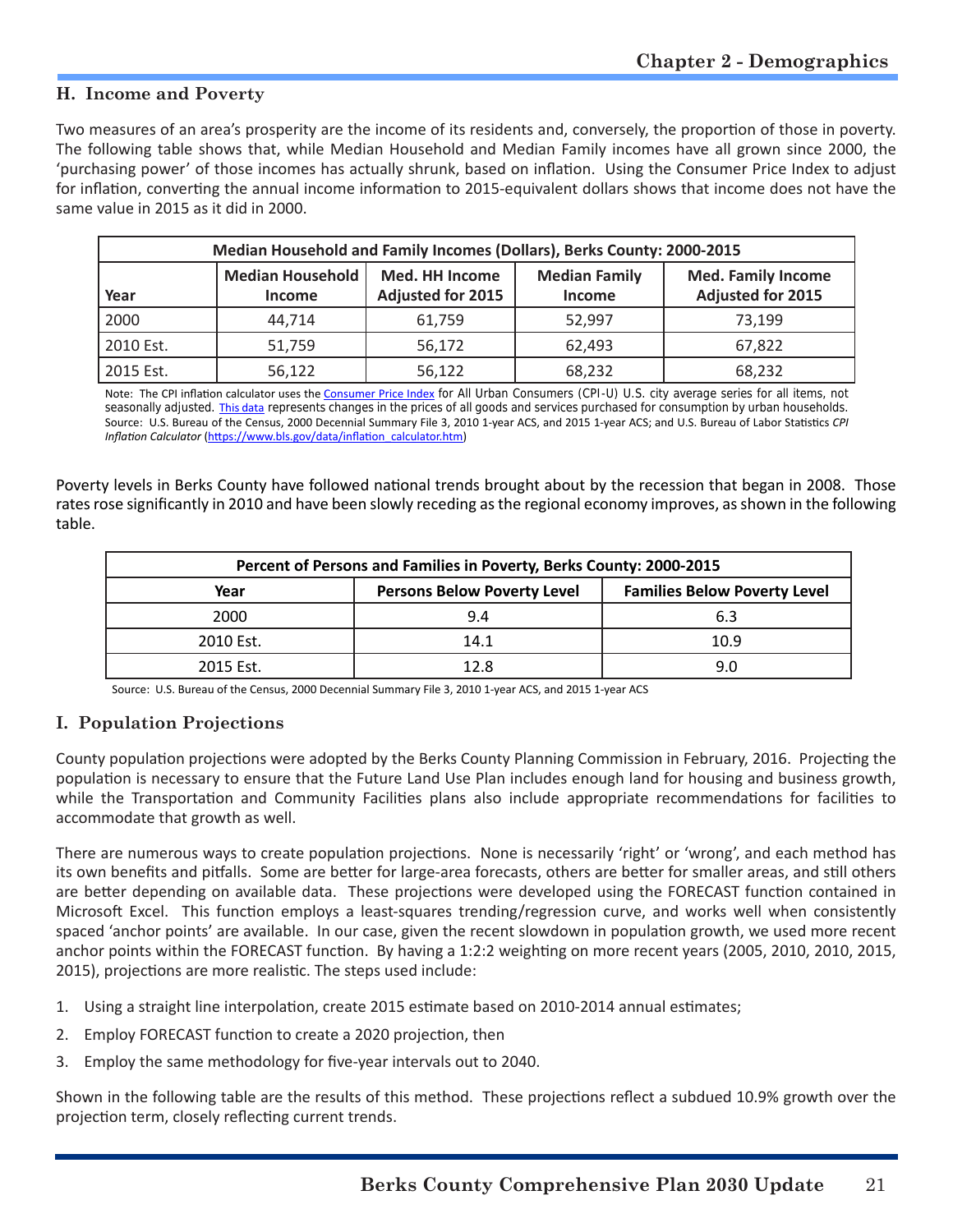| <b>Population Projections, Berks County: 2020-2040</b> |                |  |  |
|--------------------------------------------------------|----------------|--|--|
| Year                                                   | <b>Persons</b> |  |  |
| Census 2010 Count                                      | 411.442        |  |  |
| 2020 Projection                                        | 425.447        |  |  |
| 2030 Projection                                        | 440,656        |  |  |
| 2040 Projection                                        | 456.409        |  |  |

Source: Berks County Planning Commission

#### **J. Municipal Populations**

In 2015, Berks County encompassed 73 municipalities, (plus a part of Adamstown Borough which is mostly in Lancaster County), each with a unique set of characteristics including physical size, governmental structure, and population. There are four (4) types of municipalities in Berks:

- Boroughs, which typically are older, denser settlements which have smaller populations and a Mayor/elected Council form of government. There are 28 boroughs, containing 78,749 persons, or 19.0 percent of the county's total population;
- Second Class Townships, which range from very rural to suburban or urban, tend to have larger populations and an elected three person Board of Supervisors. There are 41 Second Class Townships containing 208,111 persons, or 50.1 percent of the county's total population;
- First Class Townships, of which there are three, are distinguished mainly by having a population density of over 1,000 persons per square mile (very dense). These townships have a five-person elected Board of Commissioners. Our three First Class Townships have 40,532 persons, or 9.8 percent of the county's total population; and
- Third Class City, that being Reading, containing 87,879 persons or 21.2 percent of the county's population. Reading is the most densely populated municipality and is governed by an elected Mayor and seven-member Council.

Between 2000 and 2015, the boroughs grew by only 2,515 persons, while the second-class townships added 27,305 persons, the first class townships added 5,141 persons and the City of Reading added only 6,672 persons. Populations for each municipality can be seen in the following table. It should be noted that, effective July 1, 2016, Strausstown Borough was merged into Upper Tulpehocken Township and no longer exists. For statistical purposes, however, it is still included in the following chart.

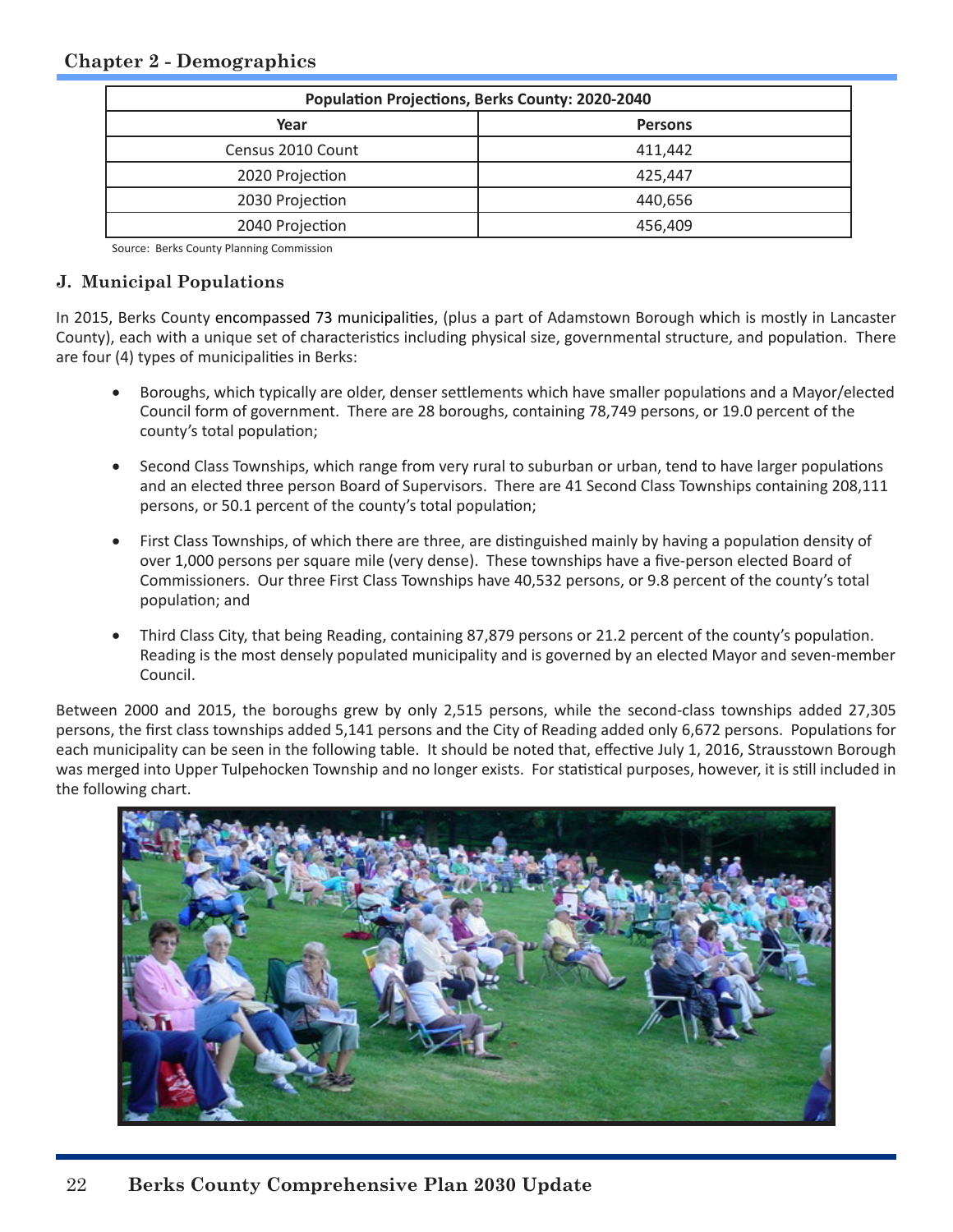| <b>Municipal Populations, Berks County: 2000-2015</b> |                |         |           |                    |                |  |  |  |  |
|-------------------------------------------------------|----------------|---------|-----------|--------------------|----------------|--|--|--|--|
| <b>Municipality</b>                                   |                |         |           | Change 2000 - 2015 |                |  |  |  |  |
|                                                       | 2000           | 2010    | 2015 Est. | <b>Number</b>      | <b>Percent</b> |  |  |  |  |
| <b>Berks County</b>                                   | 373,638        | 411,442 | 415,271   | 41,633             | 10.1%          |  |  |  |  |
| Adamstown Borough*                                    | $\overline{2}$ | 17      | 14        | 12                 | 70.6%          |  |  |  |  |
| Albany Township                                       | 1,662          | 1,724   | 1,732     | 70                 | 4.1%           |  |  |  |  |
| Alsace Township                                       | 3,689          | 3,751   | 3,794     | 105                | 2.8%           |  |  |  |  |
| Amity Township                                        | 8,867          | 12,583  | 12,836    | 3,969              | 31.5%          |  |  |  |  |
| <b>Bally Borough</b>                                  | 1,062          | 1,090   | 1,103     | 41                 | 3.8%           |  |  |  |  |
| Bechtelsville Borough                                 | 931            | 942     | 941       | 10                 | 1.1%           |  |  |  |  |
| Bern Township                                         | 6,758          | 6,797   | 6,945     | 187                | 2.8%           |  |  |  |  |
| Bernville Borough                                     | 865            | 955     | 951       | 86                 | 9.0%           |  |  |  |  |
| <b>Bethel Township</b>                                | 4,166          | 4,112   | 4,132     | $-34$              | $-0.8%$        |  |  |  |  |
| Birdsboro Borough                                     | 5,064          | 5,163   | 5,159     | 95                 | 1.8%           |  |  |  |  |
| Boyertown Borough                                     | 3,940          | 4,055   | 4,046     | 106                | 2.6%           |  |  |  |  |
| <b>Brecknock Township</b>                             | 4,459          | 4,585   | 4,628     | 169                | 3.7%           |  |  |  |  |
| Caernarvon Township                                   | 2,312          | 4,006   | 4,065     | 1,753              | 43.8%          |  |  |  |  |
| Centerport Borough                                    | 327            | 387     | 398       | 71                 | 18.3%          |  |  |  |  |
| Centre Township                                       | 3,631          | 4,036   | 4,061     | 430                | 10.7%          |  |  |  |  |
| Colebrookdale Township                                | 5,270          | 5,078   | 5,066     | $-204$             | $-4.0%$        |  |  |  |  |
| Cumru Township                                        | 13,816         | 15,147  | 15,370    | 1,554              | 10.3%          |  |  |  |  |
| District Township                                     | 1,449          | 1,337   | 1,408     | $-41$              | $-3.1%$        |  |  |  |  |
| Douglass Township                                     | 3,327          | 3,306   | 3,538     | 211                | 6.4%           |  |  |  |  |
| Earl Township                                         | 3,050          | 3,195   | 3,231     | 181                | 5.7%           |  |  |  |  |
| <b>Exeter Township</b>                                | 21,161         | 25,550  | 25,874    | 4,713              | 18.4%          |  |  |  |  |
| Fleetwood Borough                                     | 4,018          | 4,085   | 4,085     | 67                 | 1.6%           |  |  |  |  |
| Greenwich Township                                    | 3,386          | 3,725   | 3,724     | 338                | 9.1%           |  |  |  |  |
| Hamburg Borough                                       | 4,114          | 4,289   | 4,398     | 284                | 6.6%           |  |  |  |  |
| Heidelberg Township                                   | 1,636          | 1,724   | 1,737     | 101                | 5.9%           |  |  |  |  |
| Hereford Township                                     | 3,174          | 2,997   | 2,925     | $-249$             | $-8.3%$        |  |  |  |  |
| Jefferson Township                                    | 1,604          | 1,977   | 2,012     | 408                | 20.6%          |  |  |  |  |
| Kenhorst Borough                                      | 2,679          | 2,877   | 2,867     | 188                | 6.5%           |  |  |  |  |
| Kutztown Borough                                      | 5,067          | 5,012   | 5,028     | $-39$              | $-0.8%$        |  |  |  |  |
| Laureldale Borough                                    | 3,759          | 3,911   | 3,883     | 124                | 3.2%           |  |  |  |  |
| Leesport Borough                                      | 1,805          | 1,918   | 1,883     | 78                 | 4.1%           |  |  |  |  |
| Lenhartsville Borough                                 | 173            | 165     | 167       | $-6$               | $-3.6%$        |  |  |  |  |
| Longswamp Township                                    | 5,608          | 5,679   | 5,694     | 86                 | 1.5%           |  |  |  |  |
| Lower Alsace Township                                 | 4,478          | 4,475   | 4,468     | $-10$              | $-0.2%$        |  |  |  |  |
| Lower Heidelberg Township                             | 4,150          | 5,513   | 5,959     | 1,809              | 32.8%          |  |  |  |  |
| Lyons Borough                                         | 504            | 478     | 472       | $-32$              | $-6.7%$        |  |  |  |  |
| Maidencreek Township                                  | 6,553          | 9,126   | 9,424     | 2,871              | 31.5%          |  |  |  |  |